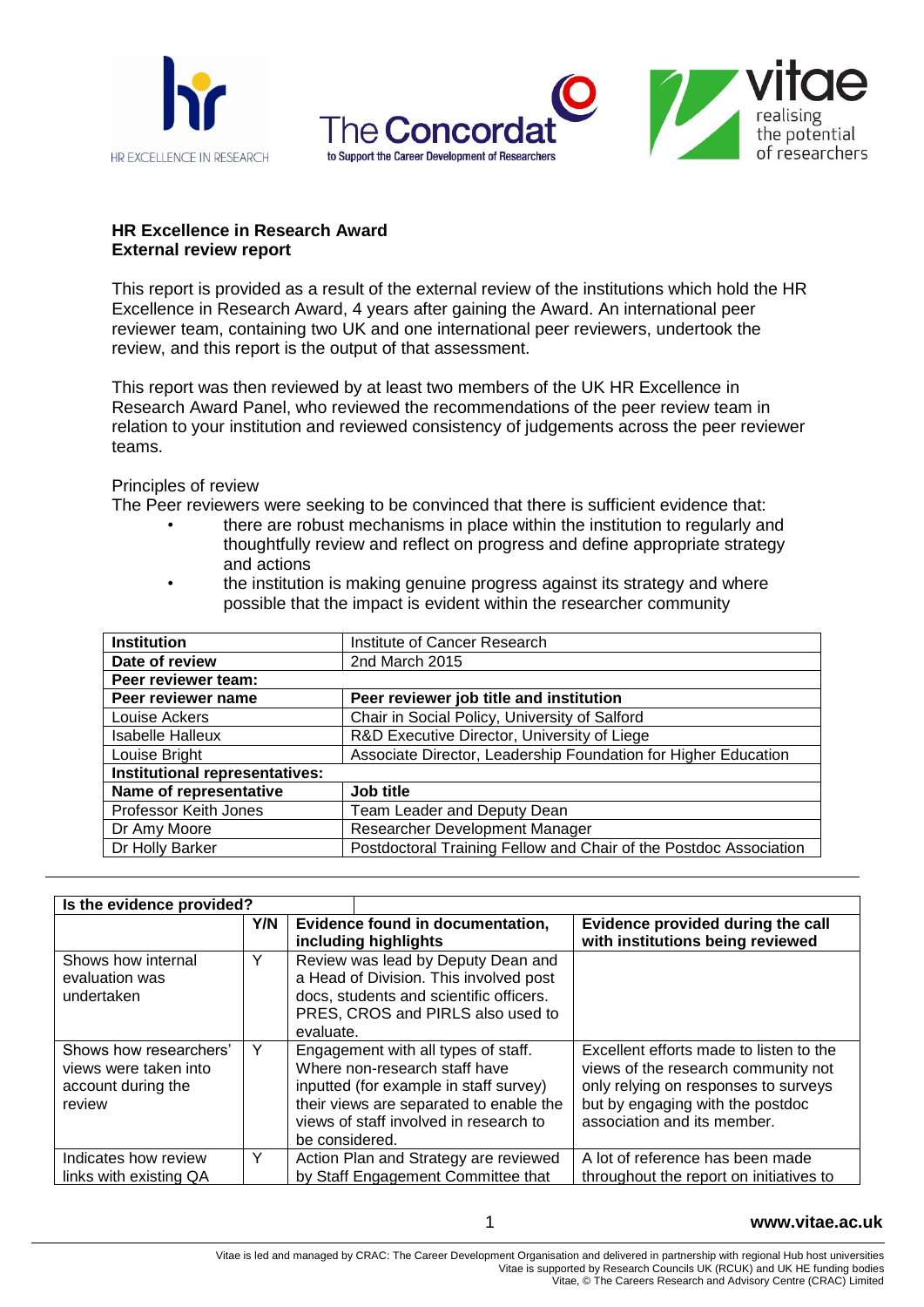





| and other                   |   | reports to Management Executive.      | benchmark activities with existing QA                                         |
|-----------------------------|---|---------------------------------------|-------------------------------------------------------------------------------|
| implementation              |   |                                       | processes including Athena Swan,                                              |
| mechanisms (this is not     |   |                                       | Aurora and key partner institutions                                           |
| a requirement to retain     |   |                                       | (Wellcome Trust; Royal Marsden:                                               |
| the award)                  |   |                                       | <b>BBSRC</b> etc)                                                             |
| Provides details of key     | Y |                                       | Detail is given on a wide range of                                            |
| achievements                |   |                                       | innovative interventions.                                                     |
|                             |   |                                       | The reviewers were immediately                                                |
|                             |   |                                       | impressed that the report was prepared                                        |
|                             |   |                                       | by 2 leading researchers (and not only                                        |
|                             |   |                                       | by HR).                                                                       |
|                             |   |                                       | The report does not provide background                                        |
|                             |   |                                       | data on its staffing and the numbers of                                       |
|                             |   |                                       | postdocs - or staff on fixed term                                             |
|                             |   |                                       | contracts but it emerges that the ICR is                                      |
|                             |   |                                       | really quite unique in that its role is to                                    |
|                             |   |                                       | build capacity and train the next                                             |
|                             |   |                                       | generation of cancer researchers - so it                                      |
|                             |   |                                       | clearly has a very high throughput.                                           |
|                             |   |                                       | This necessarily generates challenges                                         |
|                             |   |                                       | in terms of managing expectations and                                         |
|                             |   |                                       | building relationships - when most                                            |
|                             |   |                                       | researchers only stay for 3-4 years.                                          |
|                             |   |                                       | Again the reviewers were very                                                 |
|                             |   |                                       | impressed with the range of measures                                          |
|                             |   |                                       | and the innovative nature of them.                                            |
|                             |   |                                       | Especially on gender - mentoring and                                          |
|                             |   |                                       | also the emphasis on SOs (many of                                             |
|                             |   |                                       | which may aspire to be researchers).                                          |
|                             |   |                                       | The need to constantly recruit new<br>researchers was highlighted but this is |
|                             |   |                                       | the nature of the research environment.                                       |
| Shows progress against      |   |                                       | This was discussed. The report and                                            |
| the original strategy       |   |                                       | discussion provide evidence of                                                |
| outlined in the original    |   |                                       | progress in terms of accessing training                                       |
| action plan and 2 year      |   |                                       | and engaging with the initiatives                                             |
| review, including           |   |                                       | referred to above - which must be a                                           |
| indicators and metrics      |   |                                       | challenge with such a transient                                               |
| where appropriate           |   |                                       | population - and the awareness                                                |
| (i.e. to what extent is the |   |                                       | amongst them that their stay there is                                         |
| strategy set out            |   |                                       | necessarily temporary.                                                        |
| implemented?)               |   |                                       |                                                                               |
| Identifies progress         |   | <b>Recruitment and Selection</b>      | Excellent engagement across the                                               |
| against all Concordat       |   | Equality training that focuses on     | research community in its broadest                                            |
| principles                  |   | unconscious bias. Good review of      | sense. Good use of many techniques                                            |
|                             |   | attendance with checks about who has  | to garner opinions including surveys,                                         |
|                             |   | attended and refresher courses        | workshops, engaging with associations                                         |
|                             |   | available. Recruitment training now   | to career cafes and conferences.                                              |
|                             |   | mandatory for chairs of recruitment   |                                                                               |
|                             |   | panels. Capturing data on recruitment | Principal Investigators feel well                                             |
|                             |   | is improved via the eRecruitment      | supported to effectively deal with their                                      |
|                             |   | system.                               | teams and able to carry out their                                             |
|                             |   |                                       | research.                                                                     |
|                             |   | <b>Recognition and Value</b>          |                                                                               |
|                             |   | HR Strategy focuses on ECR support.   | Outreach is a strong theme with                                               |

**www.vitae.ac.uk**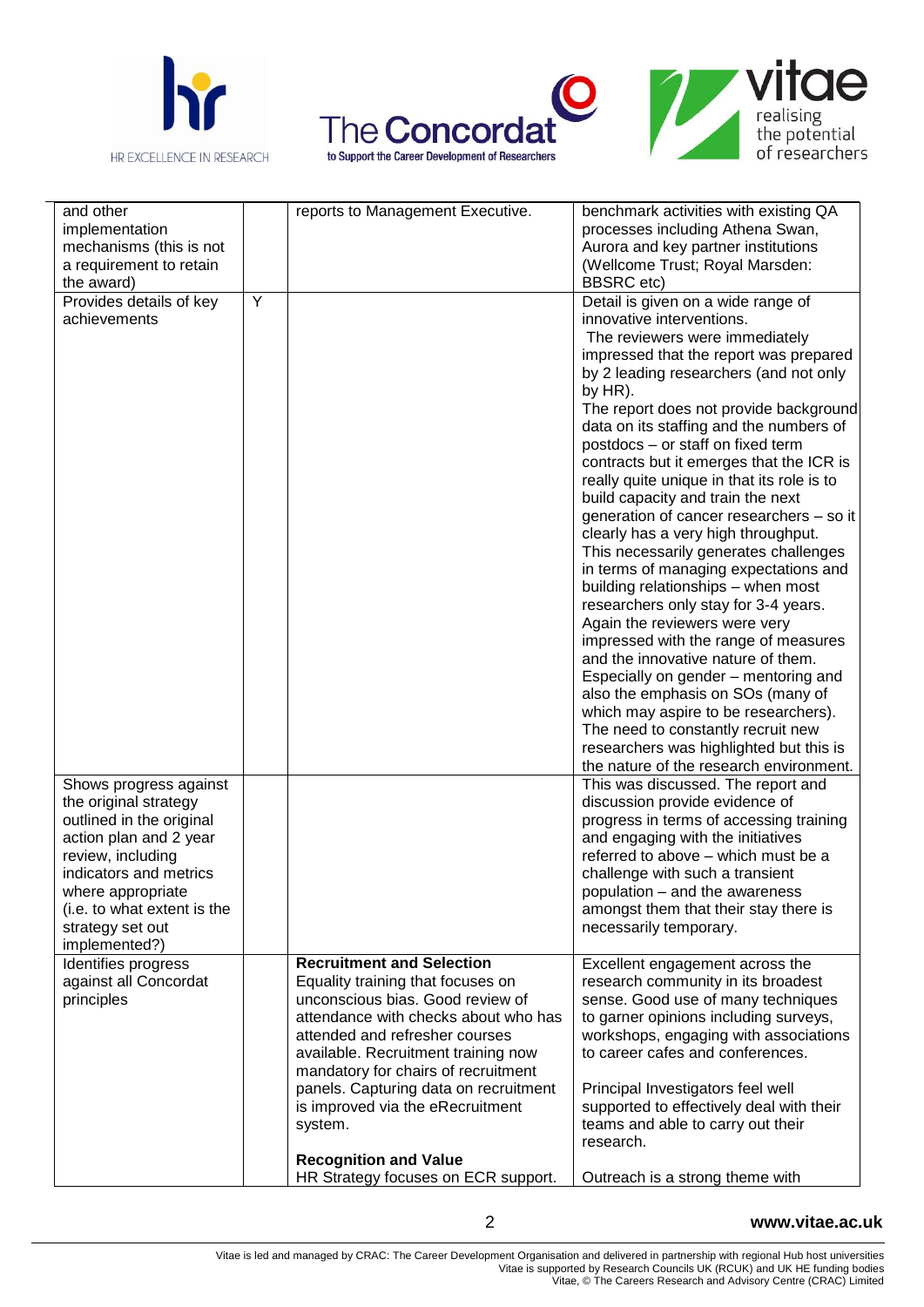

 $\overline{a}$ 





|                          |   | Posdoc code of practice developed as                                  | excellent engagement with the public.                |
|--------------------------|---|-----------------------------------------------------------------------|------------------------------------------------------|
|                          |   | well as postdoc inductions.                                           | Researchers are offered media training               |
|                          |   |                                                                       | via the annual science communication                 |
|                          |   | <b>Career Development</b>                                             | course and numerous opportunities                    |
|                          |   | Comprehensive researcher                                              | have been exploited for example                      |
|                          |   | development programme established.                                    | talking to financial donors, explaining              |
|                          |   | Leaders can request an external                                       | their science in the pub over a pint,                |
|                          |   | coach. Women in Science group                                         | STEM Ambassadors and high profile                    |
|                          |   | established. Good evidence of the                                     | TV programmes such as Panorama.                      |
|                          |   | attendance and satisfaction of events                                 | Increased capacity in the central                    |
|                          |   | attended included external events run                                 | communications team has also helped                  |
|                          |   | by Vitae.                                                             | this agenda.                                         |
|                          |   | <b>Researchers Responsibilities</b>                                   | Competitions to encourage                            |
|                          |   | Postdoc Association active. Sessions                                  | engagement are also a regular feature                |
|                          |   | held on industry engagement.                                          | at ICR including science writing and                 |
|                          |   |                                                                       | science image competitions.                          |
|                          |   | <b>Diversity and Equality</b>                                         |                                                      |
|                          |   | Working towards silver Athena SWAN                                    | Excellent work and monitoring around                 |
|                          |   | submission in 2016. Faculty retreat                                   | gender issues and particular concern                 |
|                          |   | held to explore issues for women in<br>science. Equality training and | paid to issues that might arise around<br>maternity. |
|                          |   | monitoring throughout REF process.                                    |                                                      |
|                          |   |                                                                       |                                                      |
|                          |   | <b>Implementation and Review</b>                                      |                                                      |
|                          |   | Review was lead by Deputy Dean and                                    |                                                      |
|                          |   | a Head of Division. This involved post                                |                                                      |
|                          |   | docs, students and scientific officers.                               |                                                      |
|                          |   | PRES, CROS and PIRLS also used to                                     |                                                      |
|                          |   | evaluate. Review Staff Engagement                                     |                                                      |
|                          |   | Committee that reports to                                             |                                                      |
|                          |   | Management Executive.                                                 |                                                      |
| New action plan          | Y |                                                                       |                                                      |
| provides clear actions,  |   |                                                                       |                                                      |
| specific accountability, |   |                                                                       |                                                      |
| specific deadlines       |   |                                                                       |                                                      |
| covering the next, at    |   |                                                                       |                                                      |
| least, 2 year period.    |   |                                                                       |                                                      |
| Report outlines focus of | Y |                                                                       |                                                      |
| strategy for next four   |   |                                                                       |                                                      |
| years, inc. success      |   |                                                                       |                                                      |
| measures                 |   |                                                                       |                                                      |

| The following were supplied |              |  |  |
|-----------------------------|--------------|--|--|
| Context (institutional      |              |  |  |
| profile - confidential)     |              |  |  |
| Original action plan        |              |  |  |
| online                      |              |  |  |
| Two year action plan        | v            |  |  |
| online                      |              |  |  |
| Two year report online      | $\checkmark$ |  |  |
| Four year report online     |              |  |  |
| New Four year action        | $\checkmark$ |  |  |
| plan (covering at least 2)  |              |  |  |

**www.vitae.ac.uk**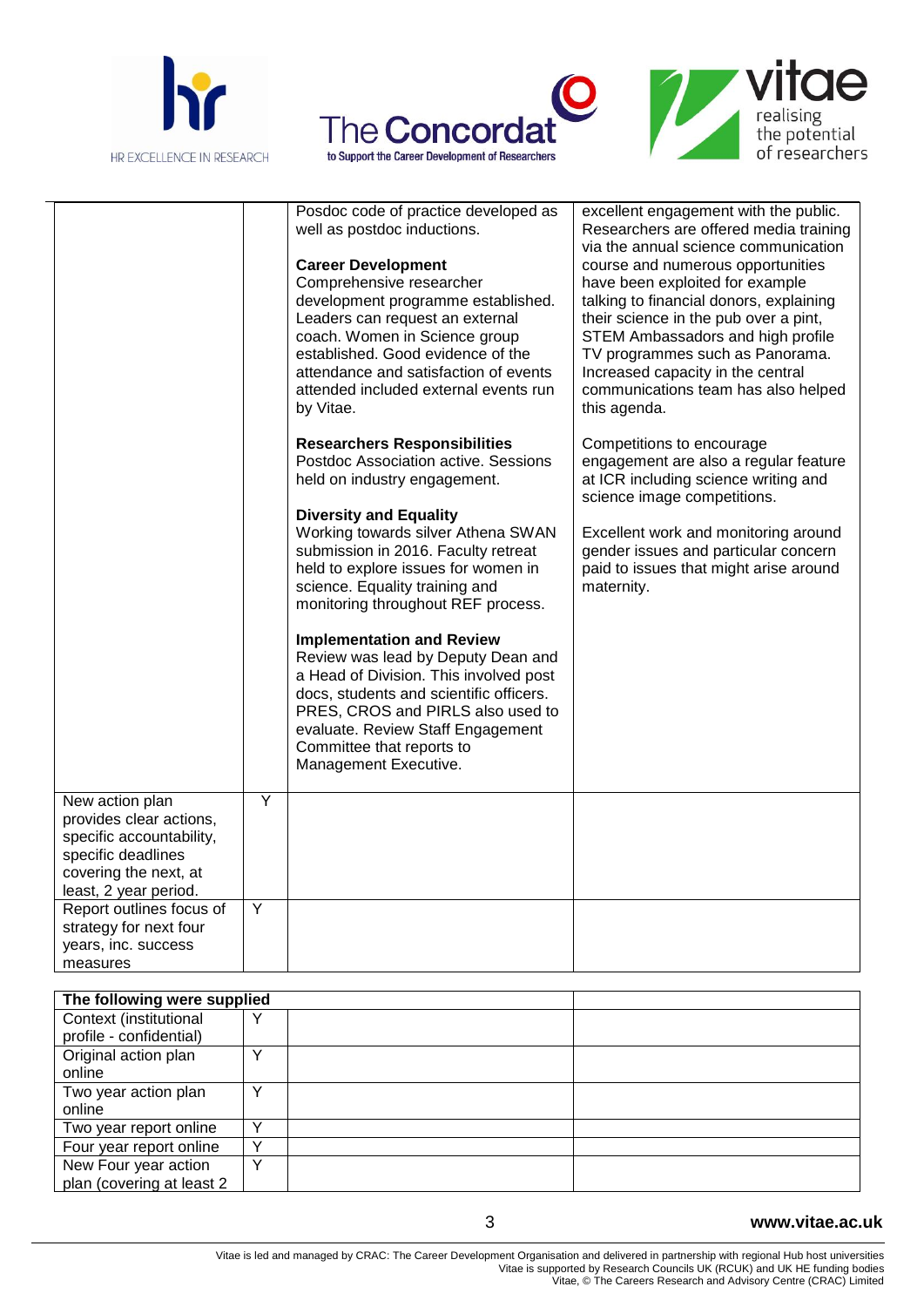





 $\overline{\phantom{0}}$ 

| years) online                                                                                  |                                                                                                                                                                |                                                                                               |                                                                                                                                                                                                                         |
|------------------------------------------------------------------------------------------------|----------------------------------------------------------------------------------------------------------------------------------------------------------------|-----------------------------------------------------------------------------------------------|-------------------------------------------------------------------------------------------------------------------------------------------------------------------------------------------------------------------------|
| Case study supplied<br>(optional, not required<br>for review - requested to<br>share practice) | Y                                                                                                                                                              | Two case studies are provided.<br>Pathway to Independence and<br>Scientific Officer Training. | The case study highlighting the<br>Scientific Officer training was<br>particularly worth highlighting as this is<br>a group of often forgotten research<br>active staff who ICR have given careful<br>consideration to. |
| The peer reviewer<br>team concludes that:                                                      | Y/N                                                                                                                                                            | Comments (to be completed)                                                                    |                                                                                                                                                                                                                         |
| The evidence provided                                                                          | Y                                                                                                                                                              |                                                                                               |                                                                                                                                                                                                                         |
| meets the requirements                                                                         |                                                                                                                                                                |                                                                                               |                                                                                                                                                                                                                         |
| of the four year process                                                                       |                                                                                                                                                                |                                                                                               |                                                                                                                                                                                                                         |
| The evidence provided                                                                          |                                                                                                                                                                |                                                                                               |                                                                                                                                                                                                                         |
| meets the requirements,                                                                        |                                                                                                                                                                |                                                                                               |                                                                                                                                                                                                                         |
| but you would like to see                                                                      |                                                                                                                                                                |                                                                                               |                                                                                                                                                                                                                         |
| the following changes                                                                          |                                                                                                                                                                |                                                                                               |                                                                                                                                                                                                                         |
| made over time                                                                                 |                                                                                                                                                                |                                                                                               |                                                                                                                                                                                                                         |
| The evidence provided<br>will meet the                                                         |                                                                                                                                                                |                                                                                               |                                                                                                                                                                                                                         |
| requirements ONLY if                                                                           |                                                                                                                                                                |                                                                                               |                                                                                                                                                                                                                         |
| the following changes                                                                          |                                                                                                                                                                |                                                                                               |                                                                                                                                                                                                                         |
| are made                                                                                       |                                                                                                                                                                |                                                                                               |                                                                                                                                                                                                                         |
| The evidence provided                                                                          |                                                                                                                                                                |                                                                                               |                                                                                                                                                                                                                         |
| does not meet the                                                                              |                                                                                                                                                                |                                                                                               |                                                                                                                                                                                                                         |
| requirements and                                                                               |                                                                                                                                                                |                                                                                               |                                                                                                                                                                                                                         |
| extensive changes are                                                                          |                                                                                                                                                                |                                                                                               |                                                                                                                                                                                                                         |
| required. You                                                                                  |                                                                                                                                                                |                                                                                               |                                                                                                                                                                                                                         |
| recommend putting on                                                                           |                                                                                                                                                                |                                                                                               |                                                                                                                                                                                                                         |
| hold until these are                                                                           |                                                                                                                                                                |                                                                                               |                                                                                                                                                                                                                         |
| addressed                                                                                      |                                                                                                                                                                |                                                                                               |                                                                                                                                                                                                                         |
| Peer reviewer                                                                                  | The review team, through a mix of reading the documentation and discussing the                                                                                 |                                                                                               |                                                                                                                                                                                                                         |
| summary, comments                                                                              | action plans and the HR Excellence process more broadly, are assured that there are                                                                            |                                                                                               |                                                                                                                                                                                                                         |
| and recommendations                                                                            | robust mechanisms in place within the institution to regularly and thoughtfully review<br>and reflect on progress and define appropriate strategy and actions. |                                                                                               |                                                                                                                                                                                                                         |
|                                                                                                |                                                                                                                                                                |                                                                                               |                                                                                                                                                                                                                         |
|                                                                                                | The review team was also convinced that the institution is making genuine progress                                                                             |                                                                                               |                                                                                                                                                                                                                         |
|                                                                                                | against its strategy and there is much evidence that engagement with the research                                                                              |                                                                                               |                                                                                                                                                                                                                         |
|                                                                                                | community is having a positive impact.                                                                                                                         |                                                                                               |                                                                                                                                                                                                                         |
|                                                                                                | The Institute of Cancer Research have demonstrated a thoughtful and robust approach                                                                            |                                                                                               |                                                                                                                                                                                                                         |
|                                                                                                | to improving the skills and experience of their research staff. Of particular note was the                                                                     |                                                                                               |                                                                                                                                                                                                                         |
|                                                                                                |                                                                                                                                                                | consideration given to all groups of staff undertaking research, especially their Science     |                                                                                                                                                                                                                         |
|                                                                                                | Officers who could so easily have been overlooked.                                                                                                             |                                                                                               |                                                                                                                                                                                                                         |
|                                                                                                |                                                                                                                                                                |                                                                                               |                                                                                                                                                                                                                         |
|                                                                                                | Clear progress has been made over the review period and challenging but SMART<br>objectives have been set for the coming years.                                |                                                                                               |                                                                                                                                                                                                                         |
|                                                                                                |                                                                                                                                                                |                                                                                               |                                                                                                                                                                                                                         |
|                                                                                                |                                                                                                                                                                | Senior management are clearly engaged in this agenda and the review team have no              |                                                                                                                                                                                                                         |
|                                                                                                |                                                                                                                                                                | hesitation in recommending to the panel that the Institute of Cancer Research retain          |                                                                                                                                                                                                                         |
|                                                                                                |                                                                                                                                                                | their HR Excellence in Research award.                                                        |                                                                                                                                                                                                                         |
| The UK panel                                                                                   |                                                                                                                                                                | The UK HR Excellence in Research Panel have subsequently reviewed this external               |                                                                                                                                                                                                                         |